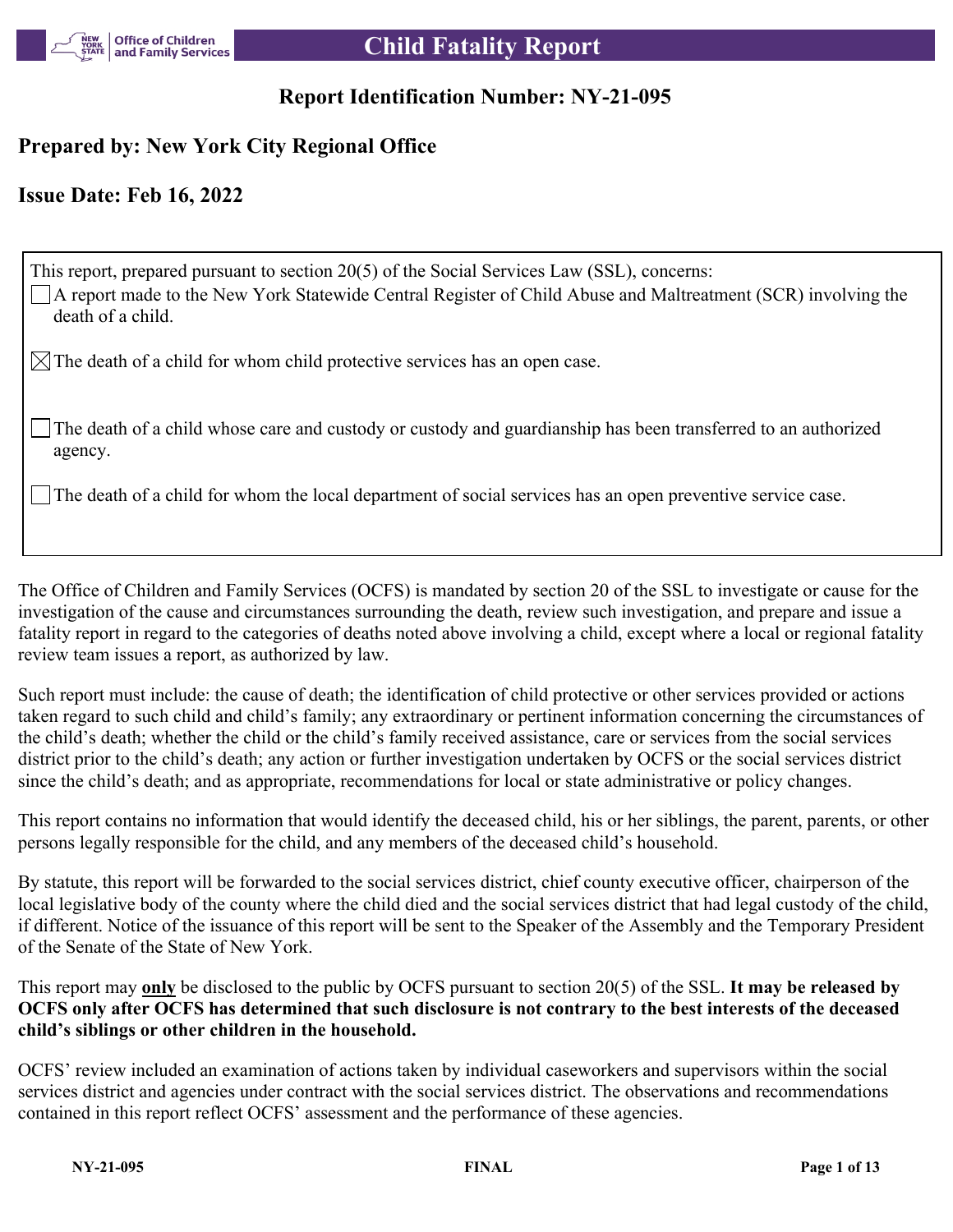

# **Abbreviations**

|                                                      | <b>Relationships</b>                                                  |                                       |
|------------------------------------------------------|-----------------------------------------------------------------------|---------------------------------------|
| <b>BM-Biological Mother</b>                          | <b>SM-Subject Mother</b>                                              | SC-Subject Child                      |
| <b>BF-Biological Father</b>                          | SF-Subject Father                                                     | OC-Other Child                        |
| MGM-Maternal Grand Mother                            | <b>MGF-Maternal Grand Father</b>                                      | FF-Foster Father                      |
| PGM-Paternal Grand Mother                            | PGF-Paternal Grand Father                                             | DCP-Day Care Provider                 |
| MGGM-Maternal Great Grand Mother                     | MGGF-Maternal Great Grand Father                                      | PGGF-Paternal Great Grand Father      |
| PGGM-Paternal Great Grand Mother                     | MA/MU-Maternal Aunt/Maternal Uncle PA/PU-Paternal Aunt/Paternal Uncle |                                       |
| <b>FM-Foster Mother</b>                              | <b>SS-Surviving Sibling</b>                                           | <b>PS-Parent Sub</b>                  |
| CH/CHN-Child/Children                                | <b>OA-Other Adult</b>                                                 |                                       |
|                                                      | Contacts                                                              |                                       |
| <b>LE-Law Enforcement</b>                            | <b>CW-Case Worker</b>                                                 | CP-Case Planner                       |
| Dr.-Doctor                                           | ME-Medical Examiner                                                   | <b>EMS-Emergency Medical Services</b> |
| DC-Day Care                                          | FD-Fire Department                                                    | <b>BM-Biological Mother</b>           |
| <b>CPS-Child Protective Services</b>                 |                                                                       |                                       |
|                                                      | <b>Allegations</b>                                                    |                                       |
| <b>FX-Fractures</b>                                  | <b>II-Internal Injuries</b>                                           | L/B/W-Lacerations/Bruises/Welts       |
| S/D/S-Swelling/Dislocation/Sprains                   | C/T/S-Choking/Twisting/Shaking                                        | B/S-Burns/Scalding                    |
| P/Nx-Poisoning/ Noxious Substance                    | <b>XCP-Excessive Corporal Punishment</b>                              | PD/AM-Parent's Drug Alcohol Misuse    |
| CD/A-Child's Drug/Alcohol Use                        | <b>LMC-Lack of Medical Care</b>                                       | <b>EdN-Educational Neglect</b>        |
| <b>EN-Emotional Neglect</b>                          | <b>SA-Sexual Abuse</b>                                                | M/FTTH-Malnutrition/Failure-to-thrive |
| IF/C/S-Inadequate Food/ Clothing/<br>Shelter         | <b>IG-Inadequate Guardianship</b>                                     | LS-Lack of Supervision                |
| Ab-Abandonment                                       | OTH/COI-Other                                                         |                                       |
|                                                      | <b>Miscellaneous</b>                                                  |                                       |
| <b>IND-Indicated</b>                                 | UNF-Unfounded                                                         | SO-Sexual Offender                    |
| Sub-Substantiated                                    | Unsub-Unsubstantiated                                                 | <b>DV-Domestic Violence</b>           |
| LDSS-Local Department of Social                      | <b>ACS-Administration for Children's</b>                              | NYPD-New York City Police             |
| Service                                              | Services                                                              | Department                            |
| PPRS-Purchased Preventive<br>Rehabilitative Services | TANF-Temporary Assistance to Needy<br>Families                        | FC-Foster Care                        |
| MH-Mental Health                                     | <b>ER-Emergency Room</b>                                              | <b>COS-Court Ordered Services</b>     |
| <b>OP-Order of Protection</b>                        | <b>RAP-Risk Assessment Profile</b>                                    | FASP-Family Assessment Plan           |
| <b>FAR-Family Assessment Response</b>                | Hx-History                                                            | Tx-Treatment                          |
| <b>CAC-Child Advocacy Center</b>                     | PIP-Program Improvement Plan                                          | yo-year(s) old                        |
| <b>CPR-Cardiopulmonary Resuscitation</b>             | ASTO-Allowing Sex Abuse to Occur                                      |                                       |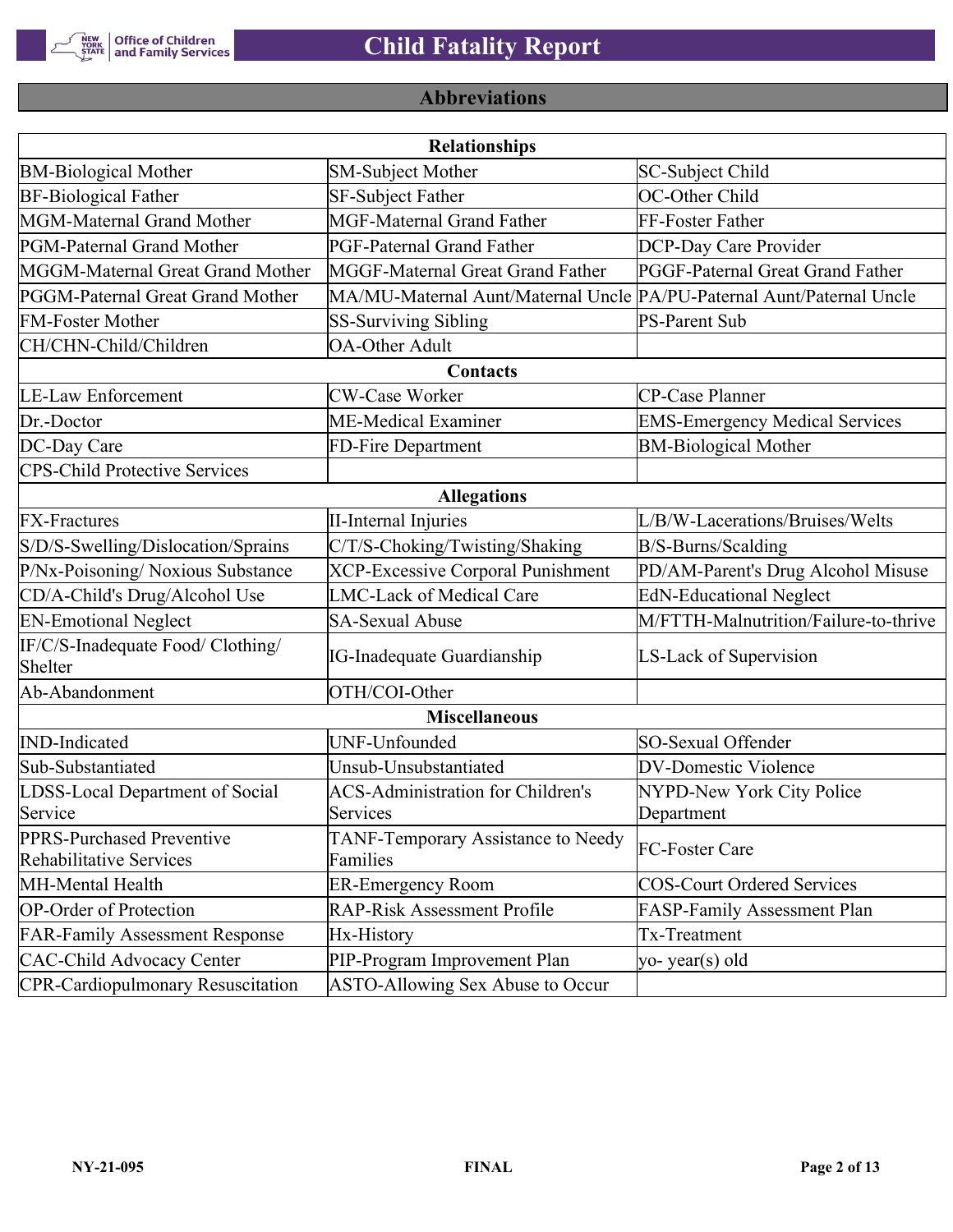

#### **Case Information**

**Report Type:** Child Deceased **Jurisdiction:** New York **Date of Death:** 08/23/2021

**Age:** 25 day(s) **Gender:** Male **Initial Date OCFS Notified:** 08/23/2021

#### **Presenting Information**

According to the information reported via the OCFS 7065, the infant was transported to the hospital by EMS after he was reportedly vomiting and had diarrhea. The child later died in the hospital.

#### **Executive Summary**

This report concerns the death of a 25-day-old male subject child who died on 8/23/21. As of the writing of this report, OCFS NYCRO had not received a copy of the autopsy report from the Office of the Chief Medical Examiner. However, hospital personnel indicated the child died as a result of severe dehydration with multiorgan failure and hypovolemic shock.

ACS submitted the OCFS-7065 Agency Reporting Form for Serious Injuries, Accidents or Deaths of Children in Foster Care and Deaths of Children in Open Child Protective or Preventive Services Cases. The information regarding the child's death was reported to OCFS under Chapter 485 of the Laws of 2006.

At the time of the child's death, the mother and three children were in New York from out of state and were staying with her partner and two surviving siblings.

ACS' investigation revealed the subject child had been born prematurely (31 weeks gestation) and had complicated medical issues since his birth. The week prior to the death of the child, the mother left New York with the children, but returned with the subject child during the early morning hours of 8/21/21. Someone from the family's home called 911 for emergency medical assistance after observing the child's condition. EMS responded and transported the child to the hospital at 1:48AM. The child was placed on life support but continued to decline. The child was pronounced dead on 8/23/21 at 10:36PM.

Contact with medical personnel at the hospital revealed the extensive medical efforts to treat the child; however, none were successful. Hospital personnel reported the child had a number of medical issues associated with extreme dehydration and noted the child also had multiple rib fractures and a distal tibia fracture. ACS staff interviewed the physician regarding the fractures and was told no great force was needed to cause fractures to a newborn, and that the fractures could have occurred in simply handling the child.

There was law enforcement involvement following the death of the child as they assisted ACS in locating the surviving siblings who were found with the mother's partner out of state. Law enforcement's investigation continued as of the writing of this report; however, no arrests had been made.

The surviving siblings were removed and placed in non-kinship care and are receiving services to address their needs.

The mother and her partner were also referred for services. The case was closed on 9/30/21.

#### **Findings Related to the CPS Investigation of the Fatality**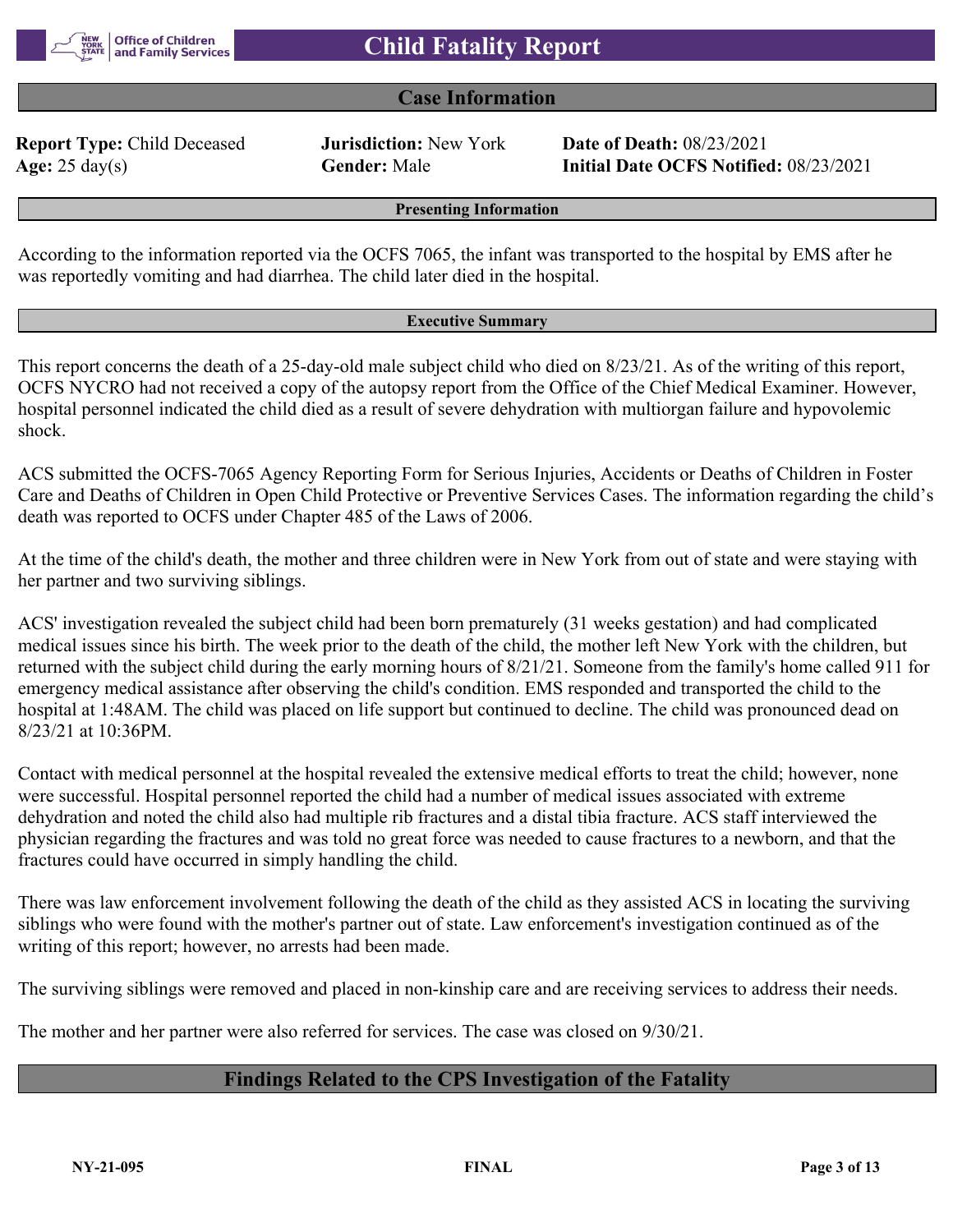

#### **Safety Assessment:**

 **Was sufficient information gathered to make the decision recorded on the:** o **Safety assessment due at the time of determination?** N/A **Determination: Was sufficient information gathered to make determination(s) for all allegations**  N/A **as well as any others identified in the course of the investigation? Was the determination made by the district to unfound or indicate appropriate?**  $N/A$ **Explain:** There was no allegation of DOA/Fatality pertaining to the death of the child. **Was the decision to close the case appropriate?** N/A **Was casework activity commensurate with appropriate and relevant statutory or regulatory requirements?** Yes Was there sufficient documentation of supervisory consultation? Yes, the case record has detail of the consultation.

#### **Explain:**

The level of casework activity, which includes contact with the family and others from the receipt of the report through case conclusion was commensurate with the case circumstances.

#### **Required Actions Related to the Fatality**

## **Are there Required Actions related to the compliance issue(s)?**  $\Box$  Yes  $\Box$  No

## **Fatality-Related Information and Investigative Activities**

| <b>Incident Information</b>                              |                                                                        |                            |  |  |  |
|----------------------------------------------------------|------------------------------------------------------------------------|----------------------------|--|--|--|
| <b>Date of Death: 08/23/2021</b>                         |                                                                        | Time of Death: 10:36 PM    |  |  |  |
| Date of fatal incident, if different than date of death: |                                                                        | 08/21/2021                 |  |  |  |
| Time of fatal incident, if different than time of death: |                                                                        | 01:48 AM                   |  |  |  |
| County where fatality incident occurred:                 |                                                                        | New York                   |  |  |  |
| Was 911 or local emergency number called?                |                                                                        | <b>Yes</b>                 |  |  |  |
| <b>Time of Call:</b>                                     |                                                                        | Unknown                    |  |  |  |
| Did EMS respond to the scene?                            |                                                                        | <b>Yes</b>                 |  |  |  |
|                                                          | At time of incident leading to death, had child used alcohol or drugs? | N <sub>o</sub>             |  |  |  |
| Child's activity at time of incident:                    |                                                                        |                            |  |  |  |
| Sleeping                                                 | Working                                                                | Driving / Vehicle occupant |  |  |  |
| Playing                                                  | Eating                                                                 | Unknown                    |  |  |  |
| Other                                                    |                                                                        |                            |  |  |  |
|                                                          |                                                                        |                            |  |  |  |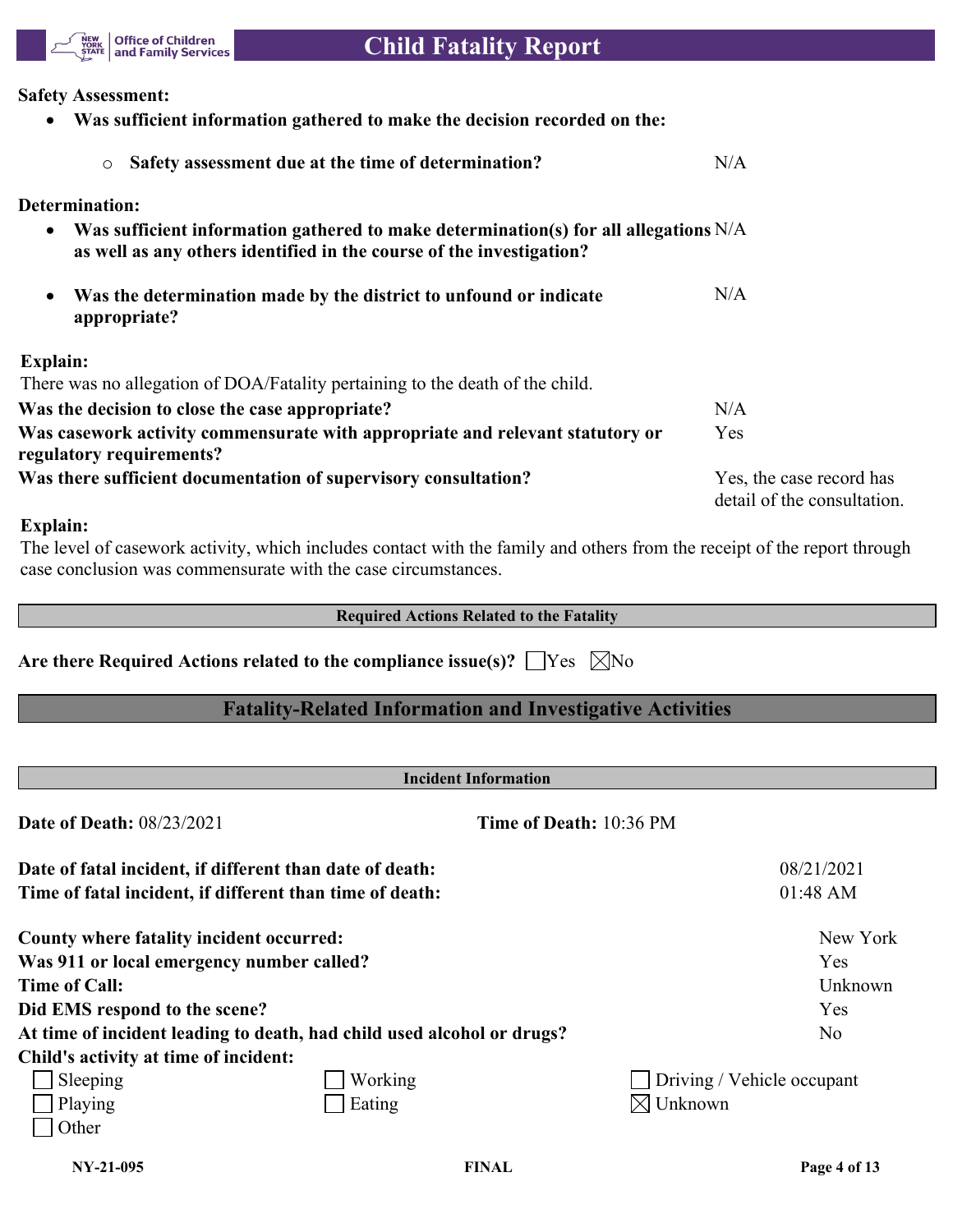

## **Did child have supervision at time of incident leading to death?** Yes

**At time of incident was supervisor impaired?** Unknown if they were impaired.

**At time of incident supervisor was:**

| Distracte |
|-----------|
|           |

 $\Box$  Absent

 $\Box$  Asleep  $\Box$  Other: Mother was awake and alert.

## **Total number of deaths at incident event:**

**Children ages 0-18:** 1

**Adults:** 0

#### **Household Composition at time of Fatality**

| <b>Household</b>           | Relationship     | Role    | Gender        | Age                 |
|----------------------------|------------------|---------|---------------|---------------------|
| Deceased Child's Household | Deceased Child   | No Role | Male          | $25 \text{ Day}(s)$ |
| Deceased Child's Household | Mother           | No Role | <b>Female</b> | $23$ Year(s)        |
| Deceased Child's Household | Mother's Partner | No Role | Female        | $23$ Year(s)        |
| Deceased Child's Household | Sibling          | No Role | Female        | $5$ Year(s)         |
| Deceased Child's Household | Sibling          | No Role | Male          | $3$ Year(s)         |

#### **LDSS Response**

On 8/23/21, ACS was in the process of investigating an earlier report involving the family when information was received regarding the death of the child. ACS staff made contact with the hospital and learned when the child was brought to the hospital he was severely dehydrated and was placed on a ventilator. The child's prognosis was poor. The physicians treating the child indicated the child's condition was consistent with poor intake by mouth. ACS further learned the child had rib fractures and soft tissue swelling and had lost a significant amount of weight between birth and the time he was brought to the hospital.

ACS contacted law enforcement and learned the mother reported she and her partner were out of state from 8/18/21 until 8/20/21 and during that time the child was vomiting and had diarrhea. The mother said she sent the older children to another state and returned to New York. The mother refused to provide any details regarding the address where the older children were sent. Later, law enforcement indicated a warrant was issued for the mother's arrest and the children were located out of state and returned to NY. The warrant was then vacated.

On 8/23/21, the Specialist interviewed the mother who stated the child began to show signs of being ill on 8/15/21 when the family arrived at their destination out of state. The child began vomiting and later he had diarrhea. The mother said her partner suggested they change the child's formula and although they did so, the child's condition did not improve. The mother said they decided to seek medical attention for the child when the mother's partner notice the child seemed "smaller." The mother said she, her partner, and the child traveled back to NY while the other children were sent to another state. The mother said they arrived at about 12:00 AM on 8/21/21. Upon arrival she called EMS for medical assistance. ACS confirmed the child arrived at the hospital at 1:48AM on 8/21/21. ACS documented the mother's partner corroborated statements made by the mother and showed photographs of the child whose eyes were sunken.

**NY-21-095 FINAL Page 5 of 13** On 8/24/21, the Specialist spoke with the child abuse pediatrician who explained the nature of the child's fractures and reported the cause of the child's death was severe dehydration with multi-organ failure (caused the dehydration) and hypovolemic shock. ACS staff interviewed the physician regarding the fractures and was told no great force was needed to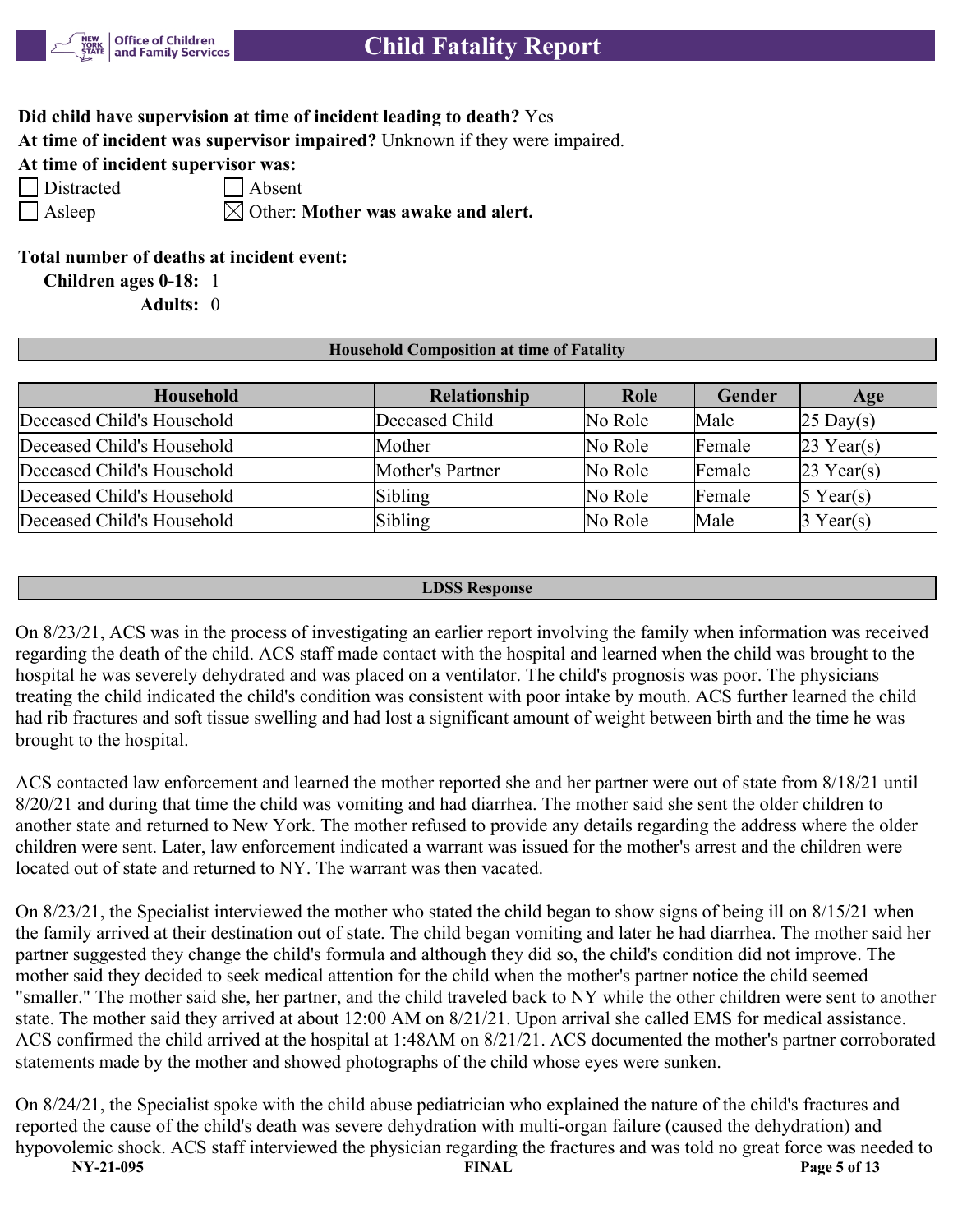cause fractures to a newborn, and that the fractures could have occurred in simply handling the child. The physician was concerned about the severe dehydration noted in the child.

Also on 8/24/21, there was a court hearing for the Article 10 Abuse Petition filed against the mother. ACS requested a remand of the surviving siblings which the court granted.

On 8/25/21, ACS provided the mother with information regarding grief counseling. The mother indicated her willingness to participate in counseling.

On 8/28/21, ACS made contact with the foster parent of the children who reported the children were aggressive to each other and were acting out sexually. A service conference was convened to address the service needs of the children. The children were referred for play therapy and counseling.

The case documentation reflected ACS made contact with family members who stated they did not know the mother was in NY with the children. ACS also made contact with the foster care agency and learned the children were engaged in services and were doing well in care.

As of the writing of this report, the case remains open for services.

**Official Manner and Cause of Death**

**Official Manner:** Unknown **Primary Cause of Death:** From a medical cause **Person Declaring Official Manner and Cause of Death:** Medical Examiner

#### **Multidisciplinary Investigation/Review**

## **Was the fatality referred to an OCFS approved Child Fatality Review Team?**No

**Comments:** There is no OCFS approved Child Fatality Review Team in the NYC region.

#### **CPS Fatality Casework/Investigative Activities**

|                                                                               | Yes         | N <sub>0</sub> | N/A      | <b>Unable to</b><br><b>Determine</b> |
|-------------------------------------------------------------------------------|-------------|----------------|----------|--------------------------------------|
| All children observed?                                                        | $\times$    |                |          |                                      |
| When appropriate, children were interviewed?                                  | $\boxtimes$ |                |          |                                      |
| Contact with source?                                                          | $\boxtimes$ |                |          |                                      |
| All appropriate Collaterals contacted?                                        | $\boxtimes$ |                |          |                                      |
| Was a death-scene investigation performed?                                    |             |                | $\times$ |                                      |
| Coordination of investigation with law enforcement?                           | $\times$    |                |          |                                      |
| Was there timely entry of progress notes and other required<br>documentation? | IX          |                |          |                                      |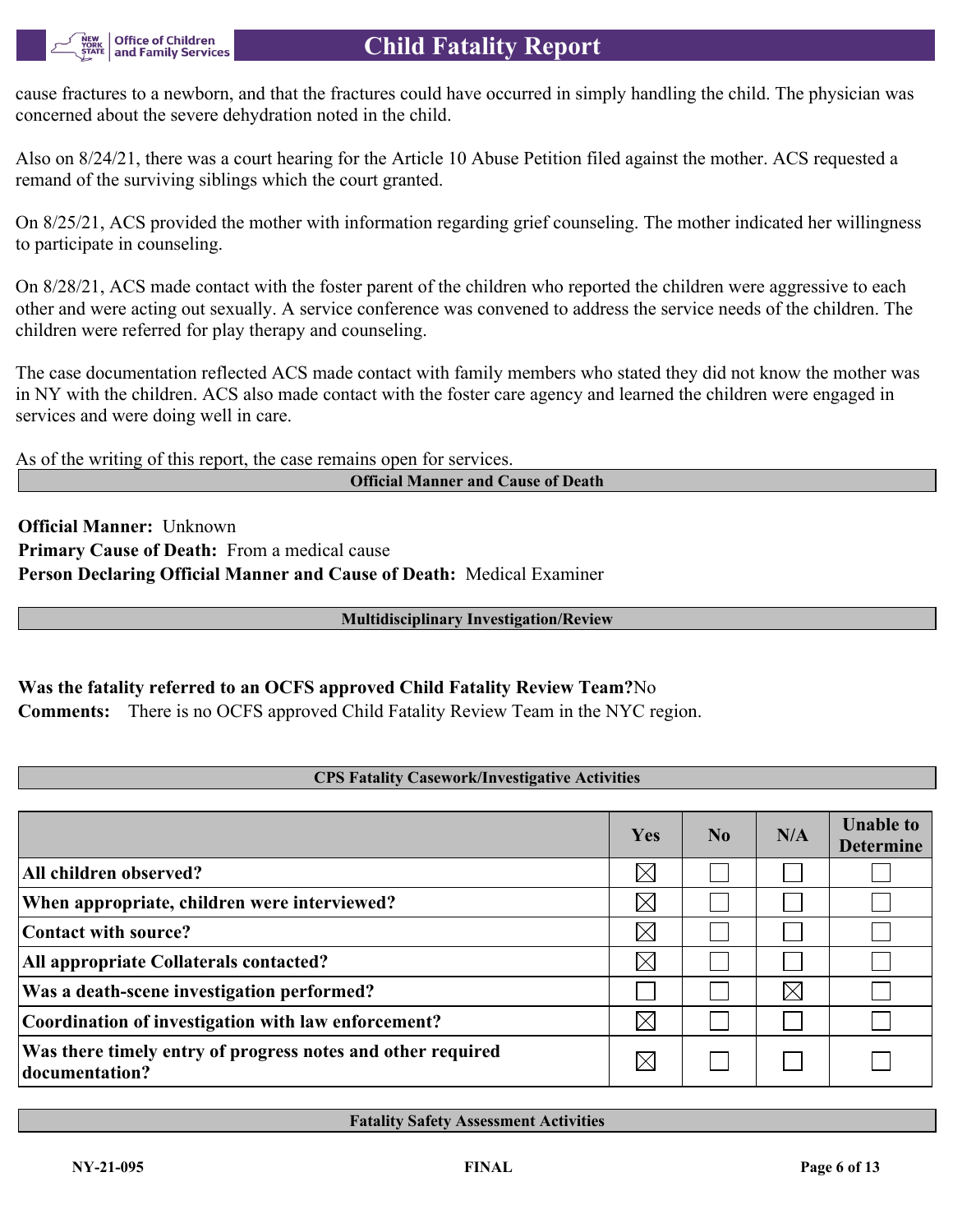

|                                                                                                                                                                                                                               | <b>Yes</b>  | No          | N/A         | <b>Unable to</b><br><b>Determine</b> |
|-------------------------------------------------------------------------------------------------------------------------------------------------------------------------------------------------------------------------------|-------------|-------------|-------------|--------------------------------------|
| Were there any surviving siblings or other children in the household?                                                                                                                                                         | $\boxtimes$ |             |             |                                      |
| Was there an adequate assessment of impending or immediate danger to surviving siblings/other children in the<br>household named in the report:                                                                               |             |             |             |                                      |
| <b>Within 24 hours?</b>                                                                                                                                                                                                       | $\boxtimes$ |             |             |                                      |
| At 7 days?                                                                                                                                                                                                                    | $\boxtimes$ |             |             |                                      |
| At 30 days?                                                                                                                                                                                                                   | $\boxtimes$ |             |             |                                      |
| Was there an approved Initial Safety Assessment for all surviving<br>siblings/ other children in the household within 24 hours?                                                                                               |             |             | $\boxtimes$ |                                      |
| Are there any safety issues that need to be referred back to the local<br>district?                                                                                                                                           |             | $\boxtimes$ |             |                                      |
|                                                                                                                                                                                                                               |             |             |             |                                      |
| When safety factors were present that placed the surviving siblings/other<br>children in the household in impending or immediate danger of serious<br>harm, were the safety interventions, including parent/caretaker actions | $\boxtimes$ |             |             |                                      |

## **Fatality Risk Assessment / Risk Assessment Profile**

|                                                                                                                                                             | Yes         | No. | N/A | <b>Unable to</b><br><b>Determine</b> |
|-------------------------------------------------------------------------------------------------------------------------------------------------------------|-------------|-----|-----|--------------------------------------|
| Was the risk assessment/RAP adequate in this case?                                                                                                          | $\boxtimes$ |     |     |                                      |
| During the course of the investigation, was sufficient information<br>gathered to assess risk to all surviving siblings/other children in the<br>household? | $\boxtimes$ |     |     |                                      |
| Was there an adequate assessment of the family's need for services?                                                                                         | $\boxtimes$ |     |     |                                      |
| Did the protective factors in this case require the LDSS to file a petition<br>in Family Court at any time during or after the investigation?               | $\boxtimes$ |     |     |                                      |
| Were appropriate/needed services offered in this case                                                                                                       | $\boxtimes$ |     |     |                                      |
| $\mathbf{E}$ ralaine                                                                                                                                        |             |     |     |                                      |

**Explain:**

**adequate?**

During the course of the investigation sufficient information was gathered to assess risk to all surviving children in the household. The children were referred for the appropriate services to address needs.

#### **Placement Activities in Response to the Fatality Investigation**

|                                                                                                                                                                                                       | Yes         | No | N/A | <b>Unable to</b><br><b>Determine</b> |
|-------------------------------------------------------------------------------------------------------------------------------------------------------------------------------------------------------|-------------|----|-----|--------------------------------------|
| Did the safety factors in the case show the need for the surviving<br>siblings/other children in the household be removed or placed in foster<br>care at any time during this fatality investigation? | $\boxtimes$ |    |     |                                      |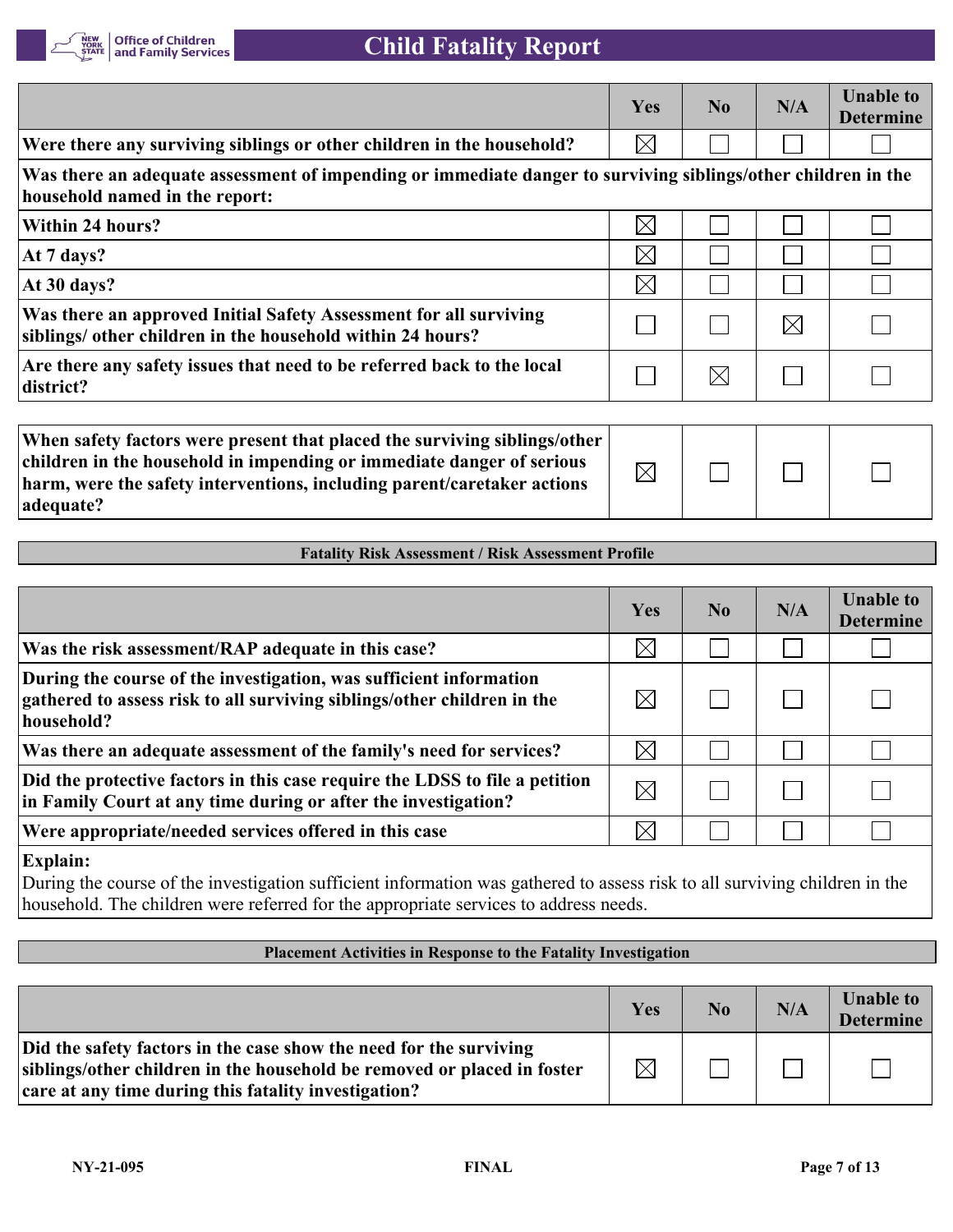

| Were there surviving children in the household that were removed either<br>as a result of this fatality report / investigation or for reasons unrelated<br>to this fatality? | $\boxtimes$ |  |  |  |
|------------------------------------------------------------------------------------------------------------------------------------------------------------------------------|-------------|--|--|--|
| If Yes, court ordered?                                                                                                                                                       | IX          |  |  |  |
| <b>Explain as necessary:</b><br>As a result of the fatality, the two surviving siblings were removed and placed in non-kinship foster care.                                  |             |  |  |  |

#### **Legal Activity Related to the Fatality**

## **Was there legal activity as a result of the fatality investigation?**

∑Family Court Criminal Court Criminal Court Court Court

| <b>Family Court Petition Type: FCA Article 10 - CPS</b> |                                                                                                                                                                  |                                                |  |  |  |  |
|---------------------------------------------------------|------------------------------------------------------------------------------------------------------------------------------------------------------------------|------------------------------------------------|--|--|--|--|
| <b>Date Filed:</b>                                      | <b>Fact Finding Description:</b>                                                                                                                                 | <b>Disposition Description:</b>                |  |  |  |  |
| 08/24/2021                                              | There was not a fact finding                                                                                                                                     | Care/Custody to Local Social Services District |  |  |  |  |
|                                                         | <b>Respondent:</b> 059608 Mother Female 23 Year(s)                                                                                                               |                                                |  |  |  |  |
| Comments:                                               | ACS filed an Article 10 Petition of Abuse on 8/24/21 as a result of the subject child's death. The surviving<br>siblings were removed and placed in foster care. |                                                |  |  |  |  |

| <b>Family Court Petition Type: FCA Article 10 - CPS</b> |                                                              |                                                |  |  |
|---------------------------------------------------------|--------------------------------------------------------------|------------------------------------------------|--|--|
|                                                         | Date Filed:   Fact Finding Description:                      | <b>Disposition Description:</b>                |  |  |
| 08/24/2021                                              | There was not a fact finding                                 | Care/Custody to Local Social Services District |  |  |
|                                                         | <b>Respondent:</b> 059611 Mother's Partner Female 23 Year(s) |                                                |  |  |
| Comments:                                               |                                                              |                                                |  |  |

#### **Services Provided to the Family in Response to the Fatality**

| <b>Services</b>               | Provided<br>After<br>Death | Offered,<br>but<br><b>Refused</b> | Offered,<br><b>Unknown</b><br>if Used | <b>Not</b><br><b>Offered</b> | <b>Needed</b><br>but<br><b>Unavailable</b> | N/A         | <b>CDR</b><br><b>Lead to</b><br>Referral |
|-------------------------------|----------------------------|-----------------------------------|---------------------------------------|------------------------------|--------------------------------------------|-------------|------------------------------------------|
| <b>Bereavement counseling</b> | $\boxtimes$                |                                   |                                       |                              |                                            |             |                                          |
| <b>Economic support</b>       |                            |                                   |                                       |                              |                                            | $\boxtimes$ |                                          |
| <b>Funeral arrangements</b>   |                            |                                   | $\times$                              |                              |                                            |             |                                          |
| <b>Housing assistance</b>     |                            |                                   |                                       |                              |                                            | $\boxtimes$ |                                          |
| <b>Mental health services</b> | $\boxtimes$                |                                   |                                       |                              |                                            |             |                                          |
| <b>Foster care</b>            | $\boxtimes$                |                                   |                                       |                              |                                            |             |                                          |
| <b>Health care</b>            |                            |                                   |                                       |                              |                                            | $\boxtimes$ |                                          |
| Legal services                |                            |                                   |                                       |                              |                                            | $\times$    |                                          |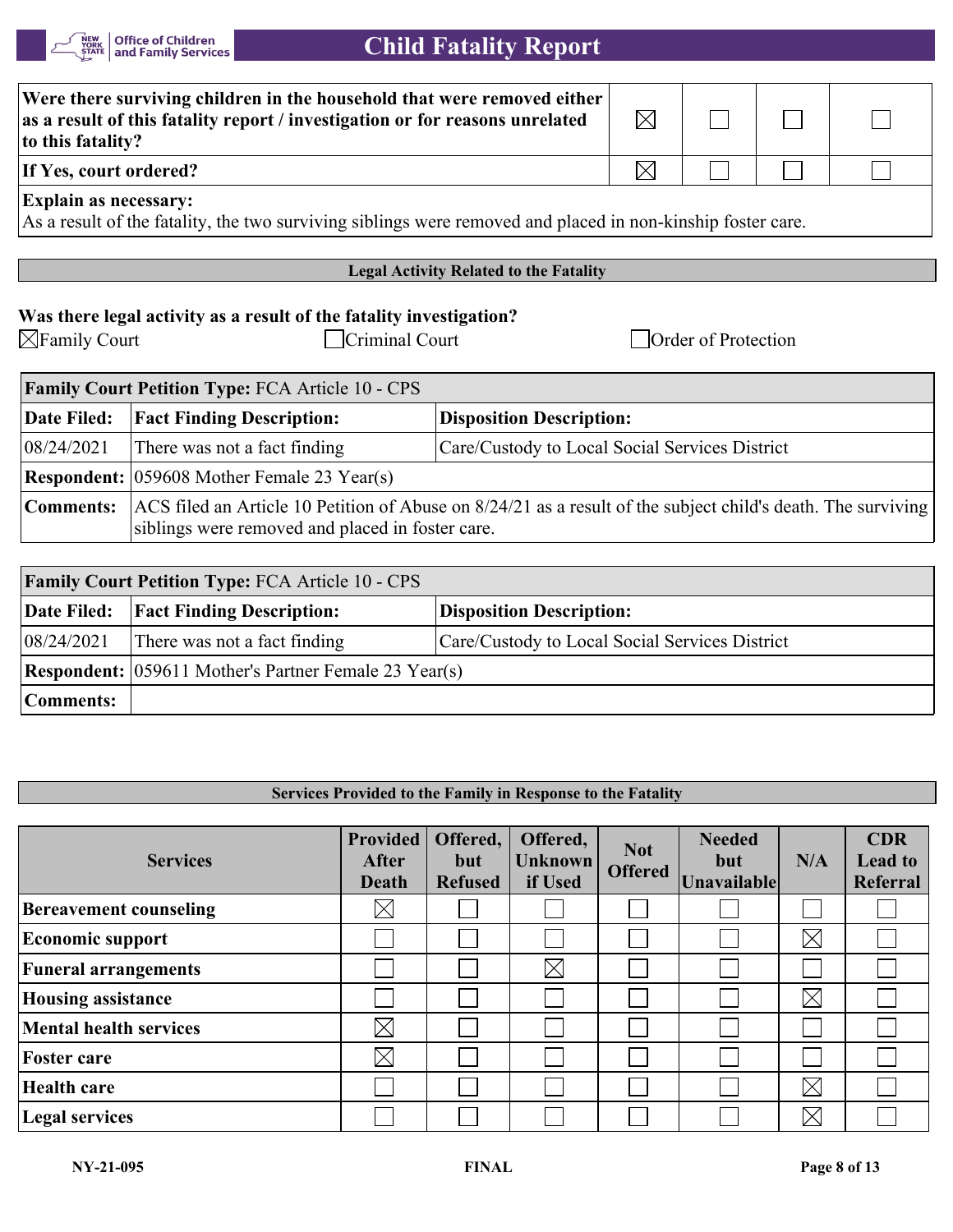

| <b>Family planning</b>               |  |             |  | $\times$ |  |
|--------------------------------------|--|-------------|--|----------|--|
| <b>Homemaking Services</b>           |  |             |  | $\times$ |  |
| <b>Parenting Skills</b>              |  |             |  | $\times$ |  |
| <b>Domestic Violence Services</b>    |  | $\boxtimes$ |  |          |  |
| <b>Early Intervention</b>            |  |             |  | $\times$ |  |
| <b>Alcohol/Substance abuse</b>       |  |             |  | $\times$ |  |
| <b>Child Care</b>                    |  |             |  | $\times$ |  |
| Intensive case management            |  |             |  | $\times$ |  |
| Family or others as safety resources |  |             |  | $\times$ |  |
| Other                                |  |             |  | $\times$ |  |

# **Were services provided to siblings or other children in the household to address any immediate needs and support their well-being in response to the fatality?** Yes

**Explain:**

The surviving children were placed in foster care and were engaged in therapy.

## **Were services provided to parent(s) and other care givers to address any immediate needs related to the fatality?** Yes

**Explain:**

The mother and her partner were referred for domestic violence and bereavement counseling.

# **History Prior to the Fatality**

| <b>Child Information</b>                                                                                                                                  |                       |                                        |
|-----------------------------------------------------------------------------------------------------------------------------------------------------------|-----------------------|----------------------------------------|
| Did the child have a history of alleged child abuse/maltreatment?                                                                                         |                       | Yes                                    |
| Was the child ever placed outside of the home prior to the death?<br>Were there any siblings ever placed outside of the home prior to this child's death? |                       | N <sub>o</sub><br>N <sub>o</sub>       |
| Was the child acutely ill during the two weeks before death?                                                                                              |                       | Yes                                    |
| <b>Infants Under One Year Old</b>                                                                                                                         |                       |                                        |
| During pregnancy, mother:                                                                                                                                 |                       |                                        |
| $\Box$ Had medical complications / infections                                                                                                             | Had heavy alcohol use |                                        |
| Misused over-the-counter or prescription drugs<br>$\mathbf{I}$                                                                                            | Smoked tobacco        |                                        |
| Experienced domestic violence                                                                                                                             | Used illicit drugs    |                                        |
| $\boxtimes$ Was not noted in the case record to have any of the issues listed                                                                             |                       |                                        |
| <b>Infant was born:</b>                                                                                                                                   |                       |                                        |
| $\Box$ Drug exposed                                                                                                                                       |                       | With fetal alcohol effects or syndrome |
| $\boxtimes$ With neither of the issues listed noted in case record                                                                                        |                       |                                        |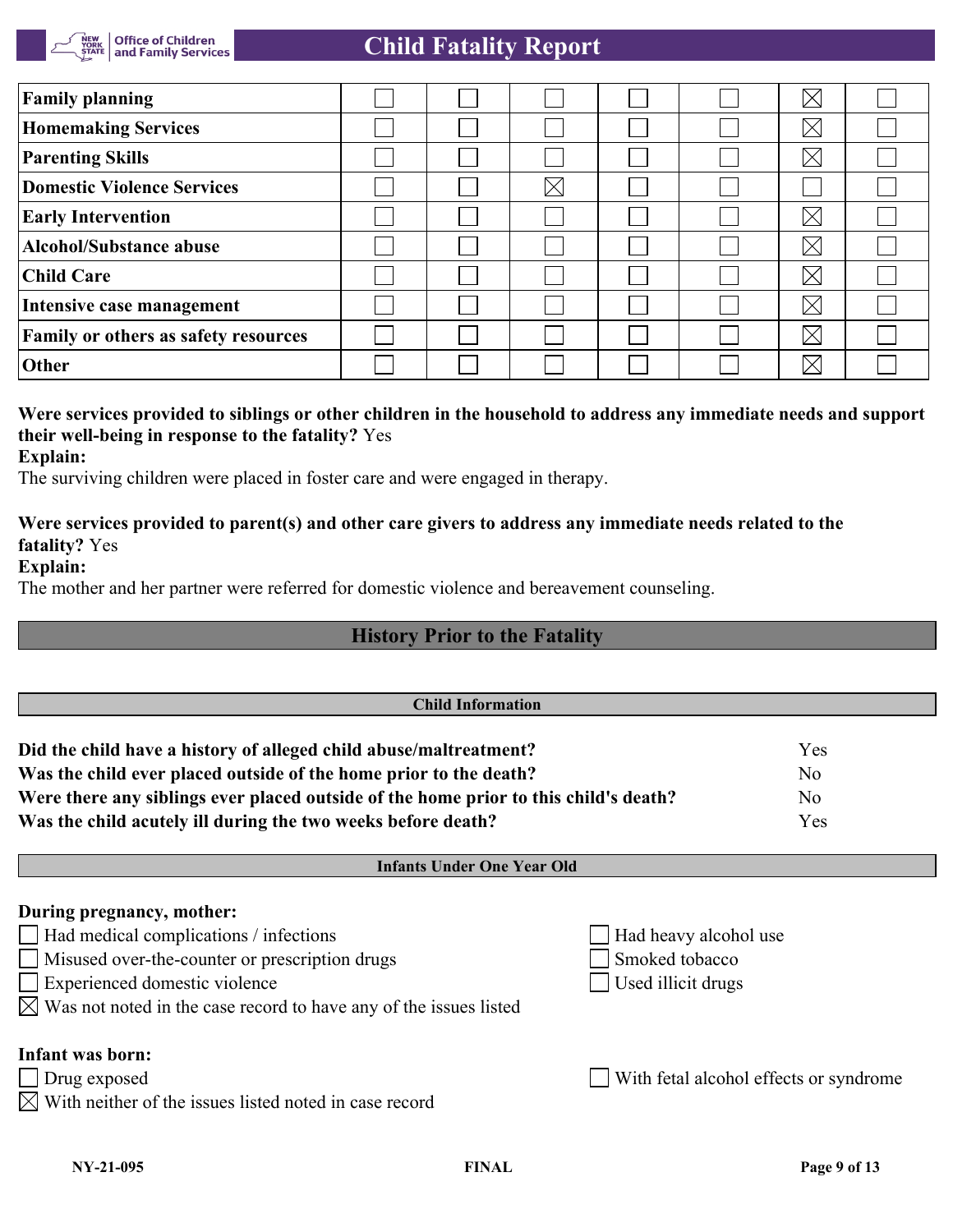

| Date of<br><b>SCR</b><br><b>Report</b> | <b>Alleged</b><br>Victim(s)      | <b>Alleged</b><br>Perpetrator(s)                  | <b>Allegation(s)</b>                  | <b>Allegation</b><br><b>Outcome</b> | Compliance<br>I <sub>ssue(s)</sub> |
|----------------------------------------|----------------------------------|---------------------------------------------------|---------------------------------------|-------------------------------------|------------------------------------|
| 08/23/2021                             | Deceased Child, Male,<br>25 Days | Mother, Female, 23 Years                          | Fractures                             | Substantiated                       | No                                 |
|                                        | Deceased Child, Male,<br>25 Days | Mother, Female, 23 Years                          | Inadequate Food / Clothing<br>Shelter | Substantiated                       |                                    |
|                                        | Deceased Child, Male,<br>25 Days | Mother, Female, 23 Years                          | Inadequate Guardianship               | Substantiated                       |                                    |
|                                        | Deceased Child, Male,<br>25 Days | Mother, Female, 23 Years                          | Lack of Medical Care                  | Substantiated                       |                                    |
|                                        | Deceased Child, Male,<br>25 Days | Mother's Partner, Female,<br>23 Years             | Fractures                             | Substantiated                       |                                    |
|                                        | Deceased Child, Male,<br>25 Days | Mother's Partner, Female,<br>23 Years             | Inadequate Guardianship               | Substantiated                       |                                    |
|                                        | Deceased Child, Male,<br>25 Days | Mother's Partner, Female,<br>23 Years             | Lack of Medical Care                  | Substantiated                       |                                    |
|                                        |                                  | Sibling, Female, 5 Years Mother, Female, 23 Years | Inadequate Food / Clothing<br>Shelter | Substantiated                       |                                    |
|                                        |                                  | Sibling, Female, 5 Years Mother, Female, 23 Years | Inadequate Guardianship               | Substantiated                       |                                    |
|                                        | Sibling, Male, 3 Years           | Mother, Female, 23 Years                          | Inadequate Food / Clothing<br>Shelter | Substantiated                       |                                    |
|                                        | Sibling, Male, 3 Years           | Mother, Female, 23 Years                          | Inadequate Guardianship               | Substantiated                       |                                    |

#### **CPS - Investigative History Three Years Prior to the Fatality**

#### **Report Summary:**

The SCR report alleged the mother gave birth to the male child on 7/29/21. He is currently one and one-half pounds below his birth weight. The child had been exhibiting vomiting, diarrhea, and lethargy, and had been dehydrated for an unknown period of time. The mother failed to seek medical evaluation until 8/21/21 at which time, the child's organs began to shut down and the child presented with fractured ribs. The mother had no explanation for the fractured ribs. The child was in critical condition on life support and at risk of death. The roles of the 4-year-old and 3-year-old sibling were unknown.

**Report Determination:** Indicated **Date of Determination:** 10/04/2021

#### **Basis for Determination:**

ACS substantiated the allegations of the report on the basis of some credible evidence. ACS documented the child was suffering from severe dehydration and the mother and her partner knew the child was ill but did not seek medical attention for the child. Additionally, the child had fractures that could not be explained and no medical attention was sought.

#### **OCFS Review Results:**

ACS initiated the investigation timely and made the appropriate collateral contacts. ACS sought and received the assistance of law enforcement in locating the siblings out of state. ACS provided the appropriate notifications and sought legal intervention as the case warranted the same. There was evidence of supervisory involvement. However, it was during this investigation that ACS learned of the death of the child, but did not contact the SCR with new information. While NYCRO does not disagree with the decisions, ACS did not justify the decisions made for all allegations. OCFS NYCRO contacted ACS regarding these oversight and ACS has since provided retraining to the staff involved.

**Are there Required Actions related to the compliance issue(s)?**  $\Box$  Yes  $\Box$  No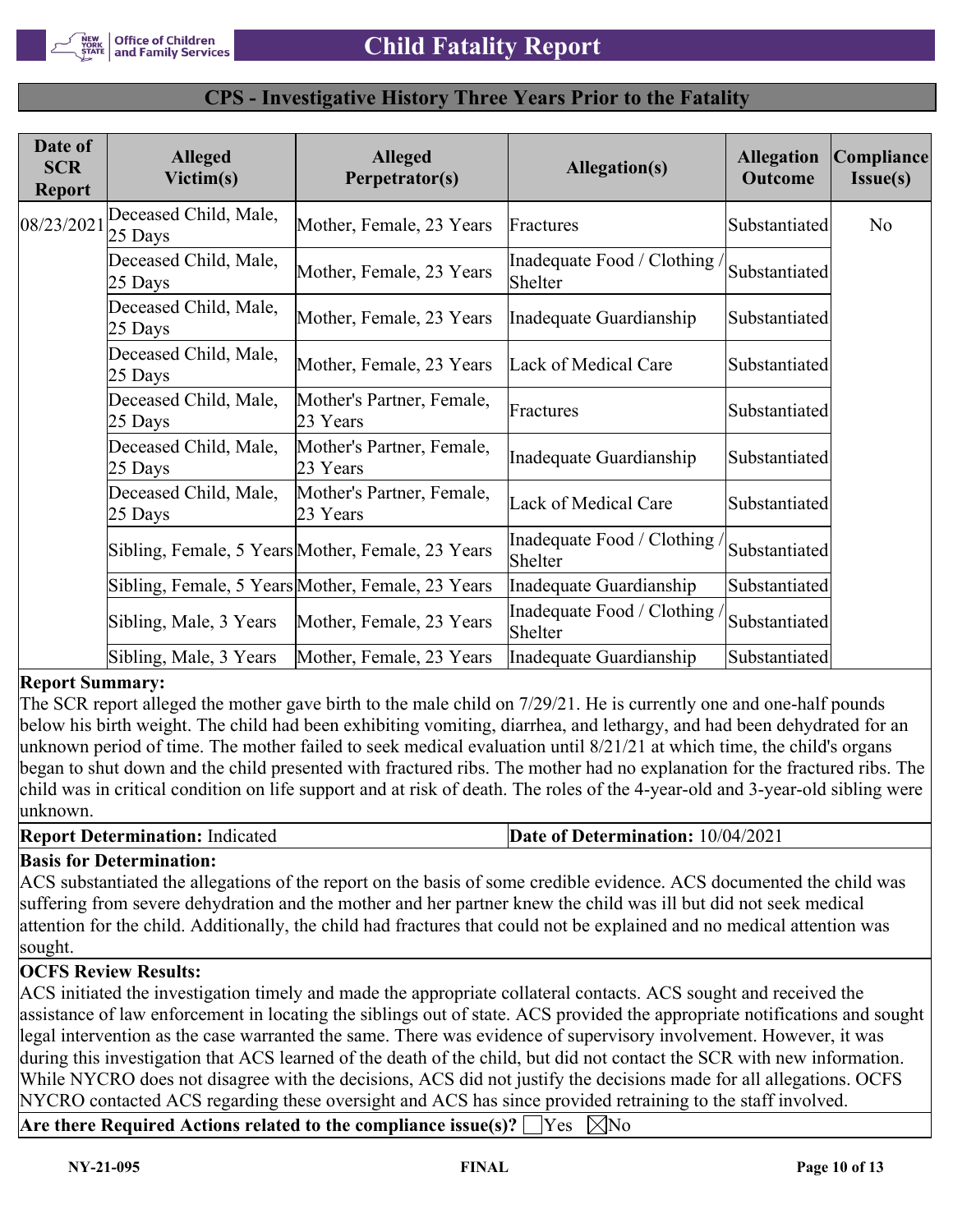| Date of<br><b>SCR</b><br><b>Report</b> | <b>Alleged</b><br>Victim(s)        | <b>Alleged</b><br>Perpetrator(s)                  | <b>Allegation(s)</b>                    | <b>Allegation</b><br><b>Outcome</b> | Compliance<br><b>Issue(s)</b> |
|----------------------------------------|------------------------------------|---------------------------------------------------|-----------------------------------------|-------------------------------------|-------------------------------|
| 08/21/2021                             | Deceased Child, Male,<br>$23$ Days | Mother, Female, 23 Years                          | Inadequate Guardianship                 | Substantiated                       | No                            |
|                                        | Deceased Child, Male,<br>$23$ Days | Mother, Female, 23 Years                          | Lack of Medical Care                    | Substantiated                       |                               |
|                                        | Deceased Child, Male,<br>23 Days   | Mother, Female, 23 Years                          | Fractures                               | Substantiated                       |                               |
|                                        | Deceased Child, Male,<br>$23$ Days | Mother's Partner, Female,<br>23 Years             | Fractures                               | Substantiated                       |                               |
|                                        | Deceased Child, Male,<br>23 Days   | Mother, Female, 23 Years                          | Inadequate Food / Clothing /<br>Shelter | Substantiated                       |                               |
|                                        |                                    | Sibling, Female, 5 Years Mother, Female, 23 Years | Inadequate Food / Clothing<br>Shelter   | Substantiated                       |                               |
|                                        | Sibling, Male, 3 Years             | Mother, Female, 23 Years                          | Inadequate Food / Clothing /<br>Shelter | Substantiated                       |                               |
|                                        | Deceased Child, Male,<br>23 Days   | Mother's Partner, Female,<br>23 Years             | Inadequate Guardianship                 | Substantiated                       |                               |
|                                        | Deceased Child, Male,<br>23 Days   | Mother's Partner, Female,<br>23 Years             | Lack of Medical Care                    | Substantiated                       |                               |
|                                        |                                    | Sibling, Female, 5 Years Mother, Female, 23 Years | Inadequate Guardianship                 | Substantiated                       |                               |
|                                        | Sibling, Male, 3 Years             | Mother, Female, 23 Years                          | Inadequate Guardianship                 | Substantiated                       |                               |

## **Report Summary:**

The SCR report alleged the 3-week-old child was losing weight, was lethargic, and severely dehydrated. The mother observed the child's symptoms and behavioral changes but did not seek medical care for several days, thereby delaying the delivery of medical attention.

| <b>Report Determination: Indicated</b> | <b>Date of Determination: 10/04/2021</b> |
|----------------------------------------|------------------------------------------|
|----------------------------------------|------------------------------------------|

## **Basis for Determination:**

ACS substantiated the allegations of the report on the basis of some credible evidence. ACS documented the child was suffering from severe dehydration and the mother and her partner knew the child was ill but did not seek medical attention for the child. Additionally, the child had fractures that could not be explained and no medical attention was sought.

#### **OCFS Review Results:**

ACS initiated the investigation in a timely manner and made the appropriate collateral contacts. ACS sought and received the assistance of law enforcement in locating the siblings out of state. ACS provided the appropriate notifications and sought legal intervention as the case warranted the same. There was evidence of supervisory involvement. However, it was during this investigation that ACS learned of the death of the child, but did not contact the SCR with new information pertaining to the death of the child. ACS did not justify the decisions made for all allegations. OCFS NYCRO contacted ACS regarding these oversight and ACS has since provided retraining to the staff involved.

## **Are there Required Actions related to the compliance issue(s)?**  $\Box$  **Yes**  $\Box$  **No**

| Date of<br><b>SCR</b><br><b>Report</b> | <b>Alleged</b><br>Victim(s) | <b>Alleged</b><br>Perpetrator(s) | Allegation(s) | <b>Outcome</b> | <b>Allegation Compliance</b><br><b>Issue(s)</b> |
|----------------------------------------|-----------------------------|----------------------------------|---------------|----------------|-------------------------------------------------|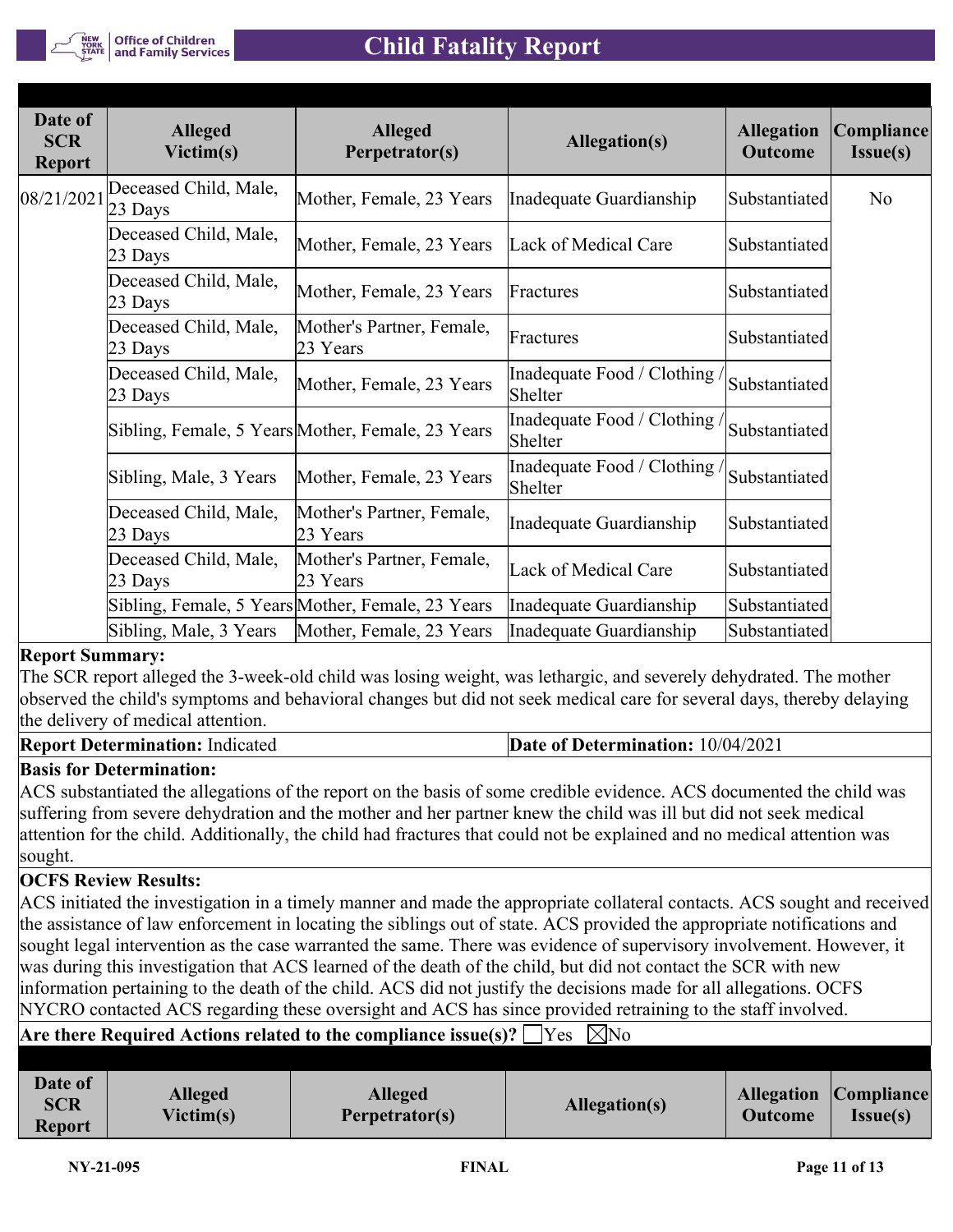

| 08/02/2021 | Deceased Child, Male,<br>4 Days | Mother, Female, 23 Years              | Fractures                               | Substantiated | N <sub>o</sub> |
|------------|---------------------------------|---------------------------------------|-----------------------------------------|---------------|----------------|
|            | Deceased Child, Male,<br>4 Days | Mother, Female, 23 Years              | Lack of Medical Care                    | Substantiated |                |
|            | Deceased Child, Male,<br>4 Days | Mother's Partner, Female,<br>23 Years | Fractures                               | Substantiated |                |
|            | Deceased Child, Male,<br>4 Days | Mother's Partner, Female,<br>23 Years | Inadequate Guardianship                 | Substantiated |                |
|            | Deceased Child, Male,<br>4 Days | Mother's Partner, Female,<br>23 Years | Lack of Medical Care                    | Substantiated |                |
|            | Deceased Child, Male,<br>4 Days | Mother, Female, 23 Years              | Inadequate Food / Clothing /<br>Shelter | Substantiated |                |
|            | Deceased Child, Male,<br>4 Days | Mother, Female, 23 Years              | Inadequate Guardianship                 | Substantiated |                |
|            | Sibling, Female, 4<br>Years     | Mother, Female, 23 Years              | Inadequate Food / Clothing /<br>Shelter | Substantiated |                |
|            | Sibling, Female, 4<br>Years     | Mother, Female, 23 Years              | Inadequate Guardianship                 | Substantiated |                |
|            | Sibling, Male, 3 Years          | Mother, Female, 23 Years              | Inadequate Food / Clothing /<br>Shelter | Substantiated |                |
|            | Sibling, Male, 3 Years          | Mother, Female, 23 Years              | Inadequate Guardianship                 | Substantiated |                |

#### **Report Summary:**

The SCR report alleged the mother brought four-year-old and two-year-old children to New York and were staying with a friend's relatives for two months. The mother gave birth to a male child four days prior to the report and the family was kicked out of the residence where they were staying after the mother and child were discharged from the hospital. The report alleged the mother had no food for the children, no diapers, no family to assist, no finances, and no medical insurance in New York. The family slept in the maintenance worker's vehicle on 8/1/21. The two older children were hungry and had an odor from not being bathed in days.

**Report Determination:** Indicated **Date of Determination:** 10/01/2021

## **Basis for Determination:**

ACS substantiated the allegations of the report on the basis of some credible evidence. ACS documented the child was suffering from severe dehydration and the mother and her partner knew the child was ill but did not seek medical attention for the child. Additionally, the child had fractures that could not be explained and no medical attention was sought.

#### **OCFS Review Results:**

ACS initiated the investigation in a timely manner and made the appropriate collateral contacts. ACS sought and received the assistance of law enforcement in locating the siblings out of state. ACS provided the appropriate notifications and sought legal intervention as the case warranted the same. There was evidence of supervisory involvement. However, it was during this investigation that ACS learned of the death of the child, but did not contact the SCR with new information. ACS did not justify the decisions made for all allegations. OCFS NYCRO contacted ACS regarding these oversight and ACS has since provided retraining to the staff involved.

## **Are there Required Actions related to the compliance issue(s)?**  $\forall$  Yes  $\forall$ No

#### **CPS - Investigative History More Than Three Years Prior to the Fatality**

There was no CPS investigative history more than three years prior to the fatality.

#### **Known CPS History Outside of NYS**